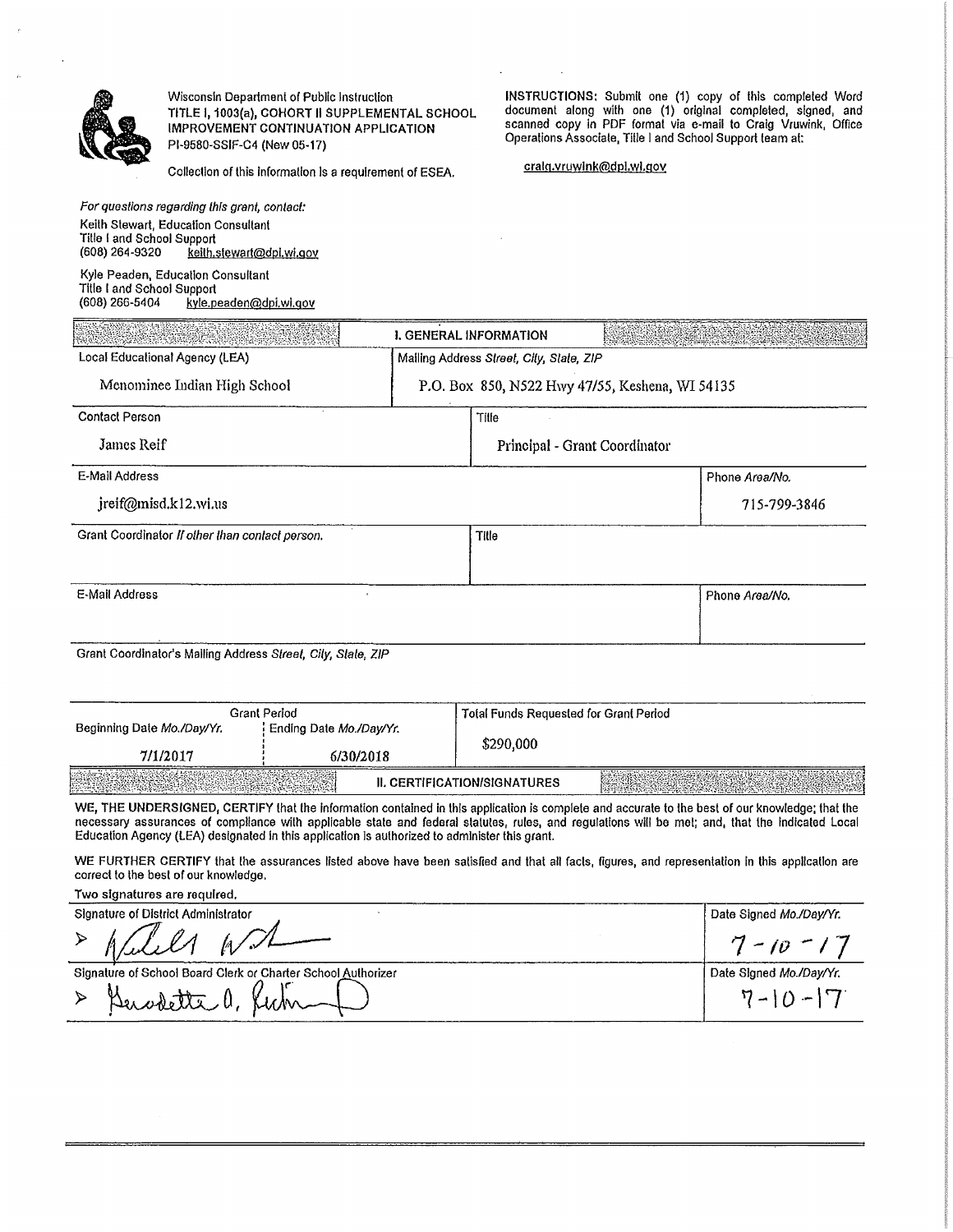|                                                                                                                                                             |                                     | יש ונשט שטש                                                                                                                                                                                                                      |
|-------------------------------------------------------------------------------------------------------------------------------------------------------------|-------------------------------------|----------------------------------------------------------------------------------------------------------------------------------------------------------------------------------------------------------------------------------|
| en a<br>Drakt<br>------<br><b>PARADICAL</b><br>wa chine wa shekara 2000 mata wa 2000 waishio mwaka 1992<br>the company's company's company's company's<br>. | <b>ASSURANCES</b><br><b>GENERAI</b> | $\ddot{\phantom{a}}$<br>.<br><b>Second Contract Contract</b><br>しんこうせい かんかんこうどう アイト・プラット<br>the second company of the contract and contract to the contract of the contract of<br>the company of the company of the company<br>. |

The Applicant understands and agrees that the following Certifications and Assurances are pre-award requirements generally Imposed by federai and state law or regulation, and do not include all federal and state regulations that may apply to the Applicant or its project. Most requirements are posted to: Uniform Administrative Requirements. https://www.gpo.gov/fdsys/pkg/FR-2013-12-26/pdf/2013-30465.pdf or Educational Department of General Administrative Regulations (EDGAR): http://www.ecfr.gov/cql-bln/text-idx?node=34:1.1.1.1.23&rgn=div5 or the Wisconsin Uniform Financial Accounting Requirements (WÜFAR): http://dpi.wi.gov/sites/default/files/imce/sfs/pdf/Revision%20%2327%20revised%20.pdf

Each Applicant is ultimately responsible for compliance with the certlflcallons and assurances selected on lts behalf that apply to Its project or award.

Instructions

Dono 2

 $\left\langle \cdot \right\rangle$  $\mathcal{L}$  $\int$ \  $\mathcal{E}$ \

> $\ddot{\phantom{a}}$  $\mathbf i$  $\mathcal{L}$  $\ddot{\phantom{1}}$

Step 1-Read each assurance that follows.

Step 2-Sign and date the certification statement.

Step 3-Include signed certifications and assurances with your application materials.

Step 4-Keep a copy for your records.

## Assurance Is hereby provided that:

- 1. Applicant agrees to comply with all terms and condlllons set forth In the grant program's Appllcallon Guidelines document provided with this application. Services provfded under this grant will be used to address the needs set forth in the guidelines document. Applicant agrees lo Implement the activllles within the prescribed limellne as outlined in their work plan section of their proposal. Applicant will provide fiscal information within the fiscal year tlmeline established for new and reapplying programs.
- 2. Statutes and Regulations: The Applicant shall comply with alt appll· cable. statutory and regulatory requirements. These requirements include, but are not limited to, applicable provisions of
	- a. Title VI of the Civil Rights Act of 1964 {45 U.S.C. 2000d through 2000d-4J
	- b. Title IX of the Education Amendments of 1972 [20 U.S.C. 1681- 1683)
	- c. Section 504 of the Rehabilitation Act of 1973 [29 U.S.C.794]
	- d. The Age Discrimination Act (42 U.S.C. 6101 el seq.]
- 3. Allowable Costs: Costs Incurred shall be allowable under the principles established in the Uniform Administrative Requirements, Cost Principles, and Audit Requirements for Federal Awards; Final Rule (2 CFR Subpart E-Cost Principles].
- 4. Budget Modifications: The Applicant will obtain an approved budget amendment when It Is anticipated that claimed expenditures wlll vary significantly from the amount in the current approved budget. A significant variance Is an Increase of 10 percent (summary of all line Items) of the current total approved budget (2 CFR § 200.308{e)J. This applies to all grants unless there are more restrictive or specific requirements of the grant award which may be the case with discretionary grants.
- 5. Confidentiality: The Applicant shall comply with provisions regarding confidentiality of student information [WI Statute § 118.125, pupil records).
- 6. Conflict of Interest: No board or staff member of an LEA or CESA may use his or her position to obtain financial gain or anything of substantial value for the private benefit of himself or herself or his or her immediate family, or for an organization with which he or she is associated, such as a royalty, commission, contingent fee, brokerage fee, consultant fee, or other benefit (Wis. Slat. 19.59 (1) (a)) {2 CFR § 200.112].
- 7. Contracts and Procurement: The Applicant will use its own procurement procedures that reflect applicable state and local laws and regulations, provided the procurements conform to applicable federal law and the standards in (2 CFR §§ 200.318-200.326] Procurement Standards.
- \ 8. Debarred and Suspended Parties: A contract (see 2 CFR §180.220) must not be made to parties listed on the government wide Excluded Parties List System in the System for Award Management \ (SAM), In accordance with the OMB guidelines at 2 CFR 180 that implement Executive Orders 12549 (3 CFR Part 1986 Comp., p 189) ard 12689 (3 CFR Part 1989 Comp., p. 235),"Debarment and Suspension." The Excluded Parties List in SAM contains the names of parties debarred, suspended, or otherwise excluded by agencies, as well as parties declared ineligible under statutory or regulatory authority other than Executive Order 12549.
- 9. Cooperation with Evaluation: The Applicant shall cooperate with the performance of any evaluation of the program by the WDPI or USDE or by their contractors (2 CFR §200.328(1)}.
- 10. Copyright, Acknowledgement, and Publications: The AppllcanV Recipient will comply with all. copyright and materials acknowledgement requirements as addressed In the projects' grant guidelines. The U.S. Department of Education and the WDPI reserve royallyfree, nonexclusive, and Irrevocable licenses to reproduce, publish or otherwise use, and to authorize others to use, for their purposes. The copyright in any work developed under this subgrant or contract under this subgrant; and any rights of copyright to .which the Applicant or a contractor purchases ownership with grant support.

The content of any grant-funded publication or product may be reprinted In whole or In part, with credit lo the USDE and WDPI acknowledged. However, reproduction of this product In whole or In part for resale must be authorized by the WDPI. When issuing statements, press releases, and other documents describing projects or programs funded In whole or in part with federal grant funds, the grant award recipient shall clearly acknowledge the receipt of federal . funds in a statement.

- 11. Fiscal Control: The Applicant will use fiscal control and fund accounting procedures and will ensure proper disbursement of, and accounting for, federal funds received and distributed under this program (2 CFR §328(1)].
- 12. Indirect Costs: If the fiscal agent intends to claim Indirect costs, the total amount budgeted for Indirect costs Is limited to and cannot exceed the negotiated indirect rate established with the WDPI. Indirect costs cannot be charged againsi contracts or capital objects.
- 13. Legal and Regulatory Compliance: Administration of the program, activities, and services covered by this application will be in accordance with all applicable state and federal statutes, regulations and the approved application [34 CFR §76.700].
- 14. Lobbying: By accepting this award, the Applicant assures it will comply with the requirements of 31 U.S.C.1352, as well as the common rule, "New Restrictions on Lobbying" published at 55 FR 6736 (February 26, 1990), Including definitions, and the Office of Management and Budget "Governmentwide Guidance for New Restrictions on lobbying" and notices published at 54 FR 52306 (December 20, 1989), 55 FR 24540 (June 15, 1990), 57 FR 1772 (January 15, 1992), and 61FR1412(January19, 1996).
- 15. OMB Standard Form 424B: The Applicant will comply with all applicable assurances In OMB standard Form 4246 (Assurances for Non-Construction Programs), including the assurances relating lo the legal authority to apply for assistance; access to records; conflict of Interest; merit systems; nondiscrimination; Hatch Act provisions; labor standards; flood insurance; environmental standards wild and scenic river systems; 'historic preservation; protection of human subjects; animal welfare; lead-based paint; Single Audit Act; and general agreement to comply with all applicable federal laws, executive orders and regulations.

http://www.grants.gov/web/grants/forms/sf-424-family.html#sortby=1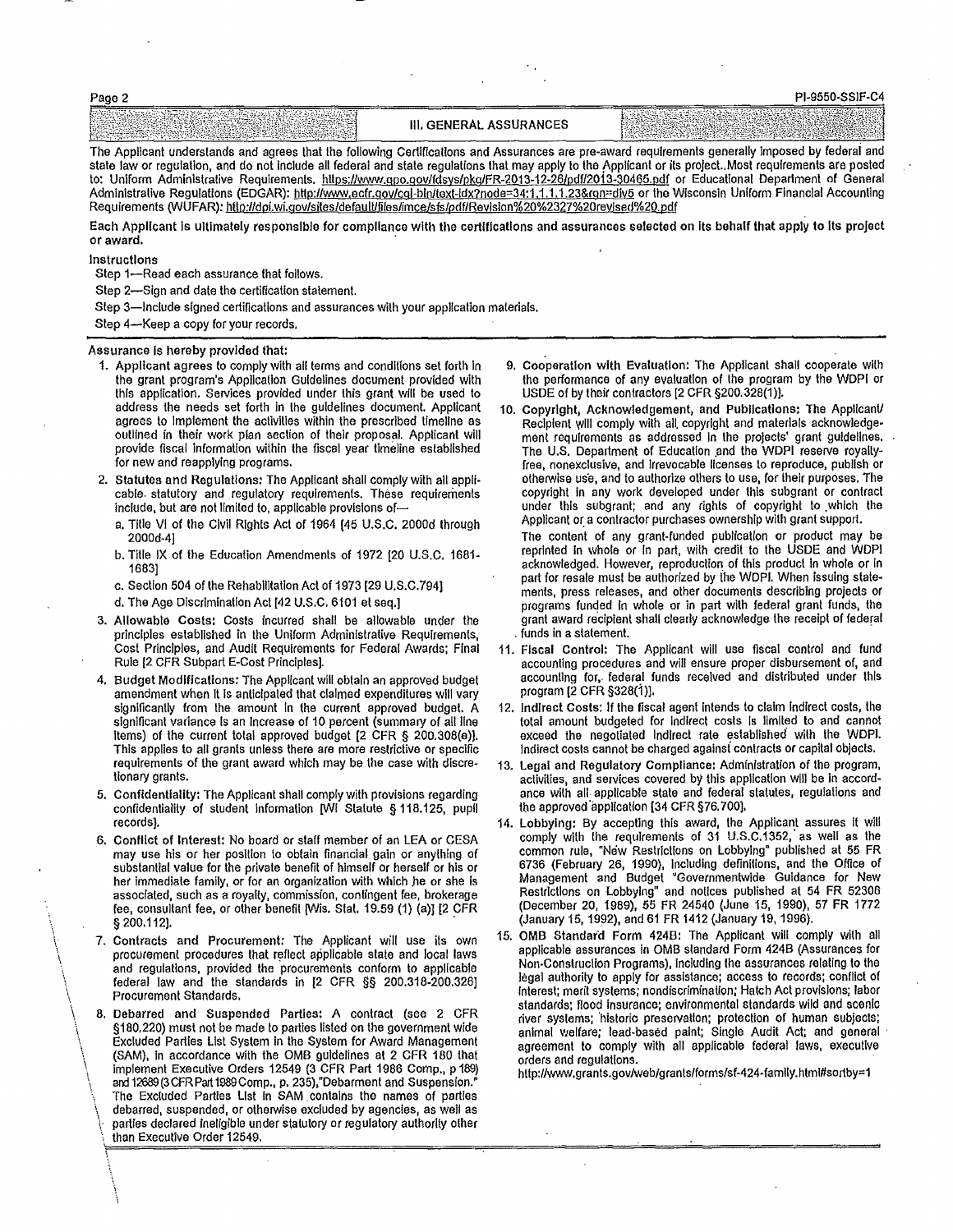## Pl-9550-C4

| $-22.5$                                                                     | (cont'd)<br>ASSURANCES |                                                                        |
|-----------------------------------------------------------------------------|------------------------|------------------------------------------------------------------------|
| 16. F<br>Programmatic Changes: The Applicant Will obtain the prior approval | 20.                    | Single Audit: Any entity that expends in total (all sources) \$750,000 |

- of the WDPI whenever any of the following actions is anticipated:
- 
- b. Changes in key persons where specified in the application or grant award;<br>grant award;<br>A disengagement from the project for more than three months, or 21. Text Messaging and E-Malling While Driving: The Applicant/
- c. A disengagement from the project for more than three months, or a 25 percent reduction in time devoted to the project, by the
- 
- 
- 17. Record Retention: In accordance with 2 CFR §200.333(b), this is http://edocket.access.gpo.gov/200Wpdf/E9-24203.pdf<br>written notification to the subrecipient that MIDPL requires an exten. 22. Time and Effort Supporting D 65. For all other grants, the Applicant will ensure records are main-<br>talned for a period of at lasst three vears after the end of the project charges are accurate, allowable, and properly allocated. tained for a period of at least three years after the end of the project charges are accurate, allowable, and properly allocated.<br>Vear (2 CER \$200.333), If any litination, claim, negotiation, audit or 23. Trafficking in Pe the records will be retained until completion of the action and resolution of all issues.
- the Wisconsin Uniform Financial Accounting Requirements (WUFAR) [2 CFR § 200.302(b)(2)].
- tion reporting will be timely on a schedule established by the WDPI. Federal agency may unique any terminate this award, without performance this award, without penalty of a subrecipient is determined to have violated this Grant evaluation information provided to the WDPI staff shall accurately assess the completeness of grant goals, 'activities, bench· marks and target dates [2 CFR §300.328(b)(1)].
- of the WDPI whenever any of the following actions is anticipated: or more in federal funds during a fiscal year (July 1-June 30) is<br>a. Any revision of the scope or objectives of the project; required to conduct a single au required to conduct a single audit. If a single audit is required, a copy of the audit is to be submitted to DPI School Financial Services
- a 25 percent reduction in time devoted to the project, by the Recipient and their grant personnel are prohibited from text messag-<br>Ing while driving a government-owned vehicle, or while driving their ing while driving a government-owned vehicle, or while driving their<br>own privately owned vehicle during official grant business, or from d. Contracting out or otherwise obtaining services of a third party to own privately owned vehicle during official grant business, or from privately owned vehicle during official grant business, or from perform activities perform activilies central to the purpose of the award; using government supplied electronic equipment to text message or<br>Changes in the amount of consoved cest shoring or motobias e-mail when driving IExecutive Order 1351 e. Changes in the amount of approved cost-sharing or matching e-mail when driving [Executive Order 13513, "Federal Le<br>https://www.inference.org/ip or matchip on Reducing Text Messaging While Driving October 1, 2009]. provided by the subrecipient (2 CFR §200.308€(1,2,3,6,7)). Reducing Text Messaging While Driving October1, 20<br>http://edocket.access.gpo.gov/2009/pdf/E9-24203.pdf
- written notification to the subrecipient that WDPI requires an exten- 22. Time and Effort Supporting Documentation: For costs to be<br>sign to the repeate releasing ported for graphs addressed in the allowable, compensation f sion to the record retention period for grants addressed in the allowable, compensation for personal services must adhere to the<br>Wisconsin Becards Retention Schedule for School Districts Standards for Documentation of Pers Wisconsin Records Retention Schedule for School Districts. Standards for Documentation of Personnel Expenses as identified in<br>http://oublicrecordshoord.vi.gov/documentary/2004-15892810cid=16 2 CFR §200.430(i)(1). The subre http://publicrecordsboard.wi.gov/docview.asp?docid=15892&locid=16 2 CFR §200.430(I)(1). The subrecipient must retain records that<br>Ehttp://publicrecordsboard.wi.gov/docview.asp?docid=15892&locid=1 §.http://publicrecordsboard.wi.gov/docvlew.asp?doc!d=15892&1ocid=1 accurately reflect the work performed and be supported by a system
- year (2 CFR §200.333). If any litigation, claim, negotlation, audit, or 23. Trafficking in Persons: The grant condition specified in 2 CFR solution specified in 2 CFR<br>other action involving the records starts before the en other action involving the records starts before the end of the period, starts and the following language: "I. Trafficking in persons.<br>the records will be retained until completion of the action and the Man as the recipien award, and subrecipients' employees may not I. Engage In severe<br>forms of trafficking in persons during the period of time that the award 18. Reporting: The Applicant will ensure all required financial and pro- forms of trafficking in persons during the period of time that the award<br>Is in effect; ii. Procure a commercial sex act during the period of time gram data is reported to the WDPI timely on a schedule established Is in effect; ii. Procure a commercial sex act during the period of time<br>In the WDPL The Applicant will report to WDPL using the accounts in Ital the award by the WDPI. The Applicant will report to WDPI using the accounts in that the award is in effect; or ill. Use forced labor in the performance<br>the Wisconsin Uniform Einancial Accounting Bequirements (MUEAR) of the award or required to inform the federal agency immediately of any information<br>received from any source alleging a violation of this condition. The 19. Grant Evaluation: The Applicant shall ensure that all grant evalua-<br>Federal agency may unilaterally terminate this award, without penalty,

Page 3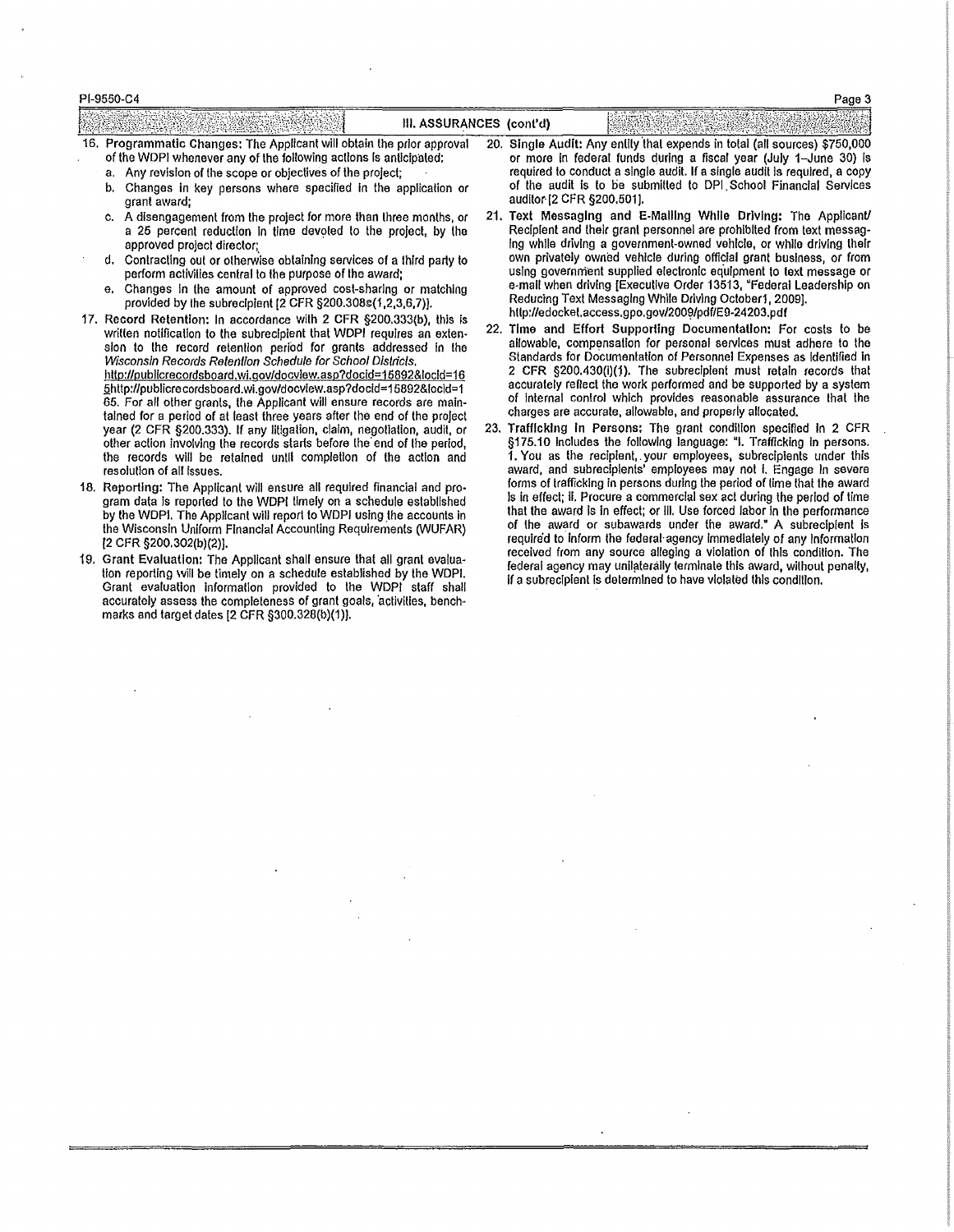| Page 4                                                                                                                                                                                                                                                                   |                                      | PI-9550-SSIF-C4 |
|--------------------------------------------------------------------------------------------------------------------------------------------------------------------------------------------------------------------------------------------------------------------------|--------------------------------------|-----------------|
|                                                                                                                                                                                                                                                                          | IV, CERTIFICATION COVERING DEBARMENT |                 |
| Must be submitted for discretionary projects only. However, agencies receiving funds under any of the other grant programs must collect this<br>certificate whenever they enter into a covered transaction with a grantee. (Refer to instructions for more information.) |                                      |                 |

Certification Regarding

Debarment, Suspension, Ineligibility, and Voluntary Exclusion

Lower Tier Covered Transactions

This certification is required by the regulations implementing Executive Order 12549, Debarment and Suspension, 2 C.F.R. §180, Participants' responslbllilles. Coples of the regulations may be obtained by contacting the person to whom this proposal is submitted.

- 1. The prospective lower tier participant certifies, by submission of this proposal, that neither it nor its principals are presently debarred, suspended, proposed for debarment, declared ineligible, or voluntarily excluded from participation in this transaction by any federal department or agency.
- 2. Where the prospective lower tier participant is unable to certify to any of the statements in this certification, such prospective participant shall attach an explanation to this proposal.

LEA/Agency/Company Name

Menominee Indian School District

Name and Title of Authorized Representative

Wendell Waukau, District Administrator

Signature Date Slaned Mo./DawYr. INSTRUCTIONS FOR CERTIFICATION

- 1. The certification in this clause Is a material representation of fact upon which reliance was placed when this transaction was entered into. If It Is later determined that the prospective lower tier participant knowingly rendered an erroneous certification, In addition to other remedies available to the Federal Government, the department or agency with which this transaction originated may pursue available remedies, including suspension and/or debarment. 2 C.F.R. §180.360.
- 2. The prospective lower tier participant shall provide Immediate written notice to the person to which this proposal Is submitted if at any time the prospective lower tier participant learns that its certification was erroneous when submitted or has become erroneous by reason of changed circumstances. 2 C.F.R. §180.265
- 3. The prospective lower tier participant agrees by submitting this proposal that, should the proposed covered transaction be entered into, it shall not knowingly enter into any lower lier covered transaction with a person who is debarred, suspended, declared Ineligible, or voluntarily excluded from participation in this covered transaction, unless authorized by the department or agency with which this transaction originated. 2 C.F.R. §180.305
- 4. The prospective lower tier participant further agrees by submitting this proposal that It will include the clause titled "Certification Regarding Debarment, Suspension, Ineligibility, and Voluntary Exclusion-Lower Tier Covered Transaction," without modification, In all lower tier covered transactions and in all solicitations for lower tier covered transactions. 2 C.F.R. §180.300.
- 5. A participant In a covered transaction is responsible for determining whether a prospective participant In a lower lier covered transaction Is not debarred, suspended, ineligible, or voluntarily excluded from the covered transaction. A participant may decide the method and frequency by which it determines the eligibility of Its principals. Each participant may, but is not required to, check the Nonprocurement List (202-786-0688). 2 C.F.R.<br>§180.320. §180.320. .

The terms "covered transaction," "debarred," "suspended," "Ineligible," "lower tier covered transaction," "participant," "person," "primary covered transaction," "principal," "proposal," and "voluntarily excluded," as used in this clause, have the meanings set out in the Definitions and coverage sections of rules implementing Executive Order 12549. These definitions can be found in Subparts B and I of §180, 2 C.F.R. §180.110.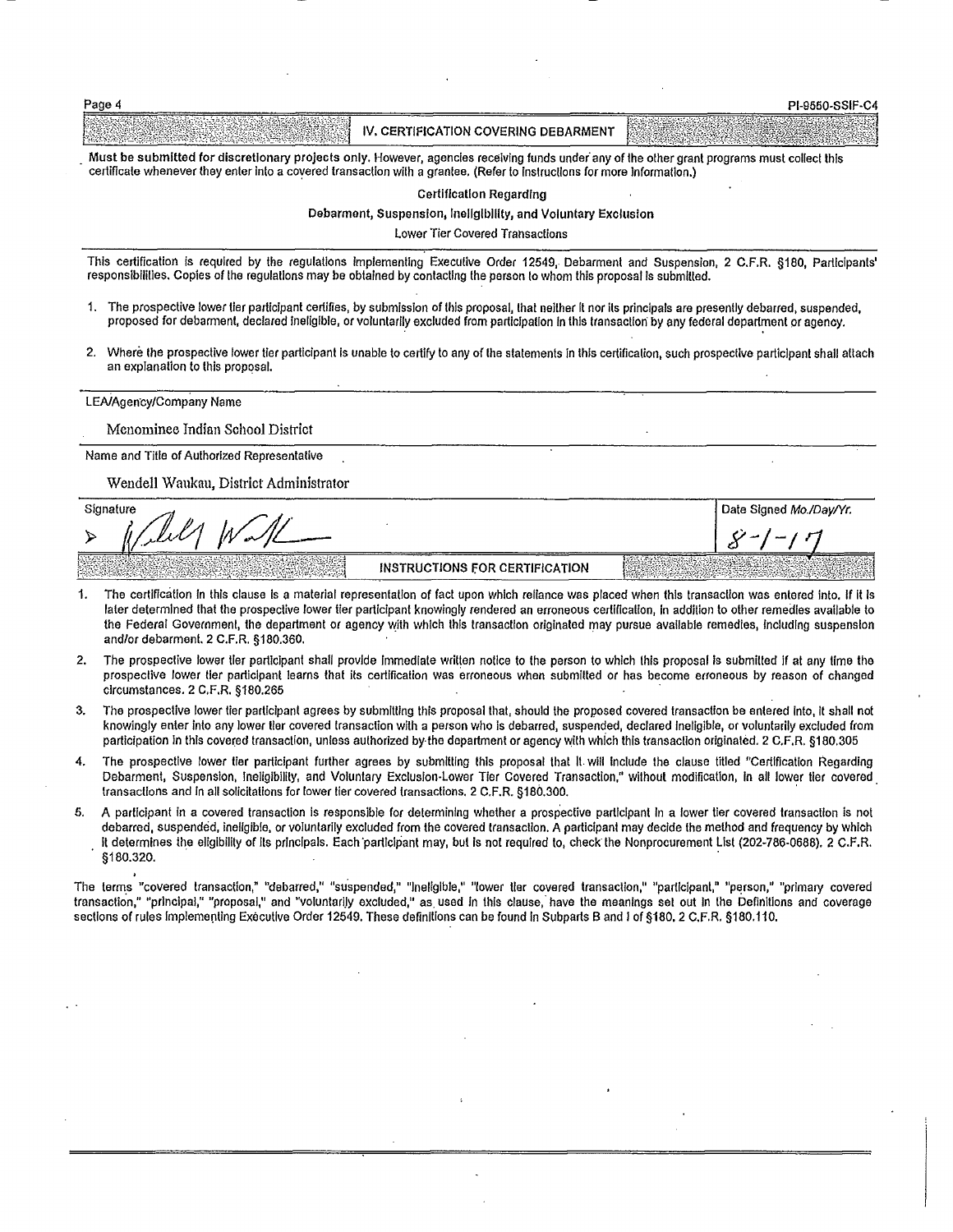| Page 5                                                                                                                                                                                                                                                |                                         |                         |       | PI-9550-SSIF-C4            |
|-------------------------------------------------------------------------------------------------------------------------------------------------------------------------------------------------------------------------------------------------------|-----------------------------------------|-------------------------|-------|----------------------------|
|                                                                                                                                                                                                                                                       |                                         | V. SCHOOLS TO BE SERVED |       |                            |
| Identify each school the LEA commits to serve and the reform model the LEA will use. Provide a proposed budget for each school for the 2017-18<br>school year that does not exceed the number of schools it commits to serve multiplied by \$290,000. |                                         |                         |       |                            |
| <b>School Name</b>                                                                                                                                                                                                                                    | <b>NCES School /</b><br>District ID No. |                         | Model | 2017-18 Funds<br>Requested |
| Menominee Indian High School                                                                                                                                                                                                                          | 3434                                    | Transformational        |       | \$290,000                  |
| - TAGARA UTAR SERIAKAN D                                                                                                                                                                                                                              |                                         | VI. SCHOOL PLAN         |       |                            |

For each school the LEA commits to serve, enter reading and mathematics goals, and, if applicable, other goals the LEA will implement with grant funds. This section is duplicated for LEA's with multiple schools applying fo

Copy the goals from the previous application for school year 2013-14, 2014-15, 2015-16, and 2016-17 and enter progress data. Create new goals for<br>2017-18.

| School Name    |                                                                                                                                                      | Area of School Improvement                                                                                                                                                                              |
|----------------|------------------------------------------------------------------------------------------------------------------------------------------------------|---------------------------------------------------------------------------------------------------------------------------------------------------------------------------------------------------------|
|                | Menominee Indian High School                                                                                                                         |                                                                                                                                                                                                         |
| School<br>Year | <b>WSAS Reading Goal</b>                                                                                                                             | <b>End-of-Year Progress</b>                                                                                                                                                                             |
| 2013-14        | Increase the percentage of 10th grade students scoring<br>in the advanced or proficient range in reading on the<br>WIKCH using new out ecores to 30% | 12.2% advanced and proficient.                                                                                                                                                                          |
| 2014-15        | Wisconsin student assessment changes, assessment<br>switched from WKCE to ACT                                                                        | 1.9 % of 11th grade students scoring at or above benchmark of<br><b>ACT</b> Reading                                                                                                                     |
| 2015-16        | Increase the percentage of 11th grade student s<br>scoring at or above benchmark 22 using ACT to 8%                                                  | 2% of 11th grade students scoring at or above benchmark of<br><b>ACT</b> Reading                                                                                                                        |
| 2016-17        | Increase the percentage of 11th grade student s<br>scoring at or above benchmark 18 using ACT to 8%                                                  | 12 students (19.6%) scored proficient by the standard of 18 or<br>higher, 2 students scored 23 or higher (3.2%)<br>$1.201 \cdot \text{cosh}$ and $1.051 \cdot \text{cosh}$ and $0.01 \cdot \text{cosh}$ |
| 2017-18        | Increase the percentage of 11th grade student s<br>scoring at or above benchmark 18 using ACT to 20%<br>annevent margin av acception and margin      |                                                                                                                                                                                                         |
| School<br>Year | <b>WSAS Mathematics Goal</b>                                                                                                                         | <b>End-of-Year Progress</b>                                                                                                                                                                             |
| $2013 - 14$    | Increase the percentage of 10th grade students scoring<br>in the advanced or proficient range in math on the                                         | There were 10.2% of 10th graders scoring in the advanced and<br>proficient range in Math on the WKCE.                                                                                                   |
| 2014-15        | Wisconsin student assessment changes. Not able to set<br>goals at this time                                                                          | There were 3.8% of 11th grade students scoring at or above the<br>benchmark using the ACT                                                                                                               |
| 2015-16        | Increase the percentage of 11th grade students scoring<br>at or above the benchmark (22) using the ACT                                               | There were 0% of 11th grade students scoring at the benchmark<br>of 22 on the ACT.                                                                                                                      |
| 2016-17        | Increase the percentage of 11th grade students scoring<br>at or above the benchmark (18) using the ACT                                               | 3 out of 61 students (4.9%) met the state benchmark of 18 on<br>the ACT (Scores were 21, 23, and 24)                                                                                                    |
| 2017-18        | Increase the percentage of $11th$ grade students scoring<br>at or above the ACT benchmark of 18 to 8%                                                |                                                                                                                                                                                                         |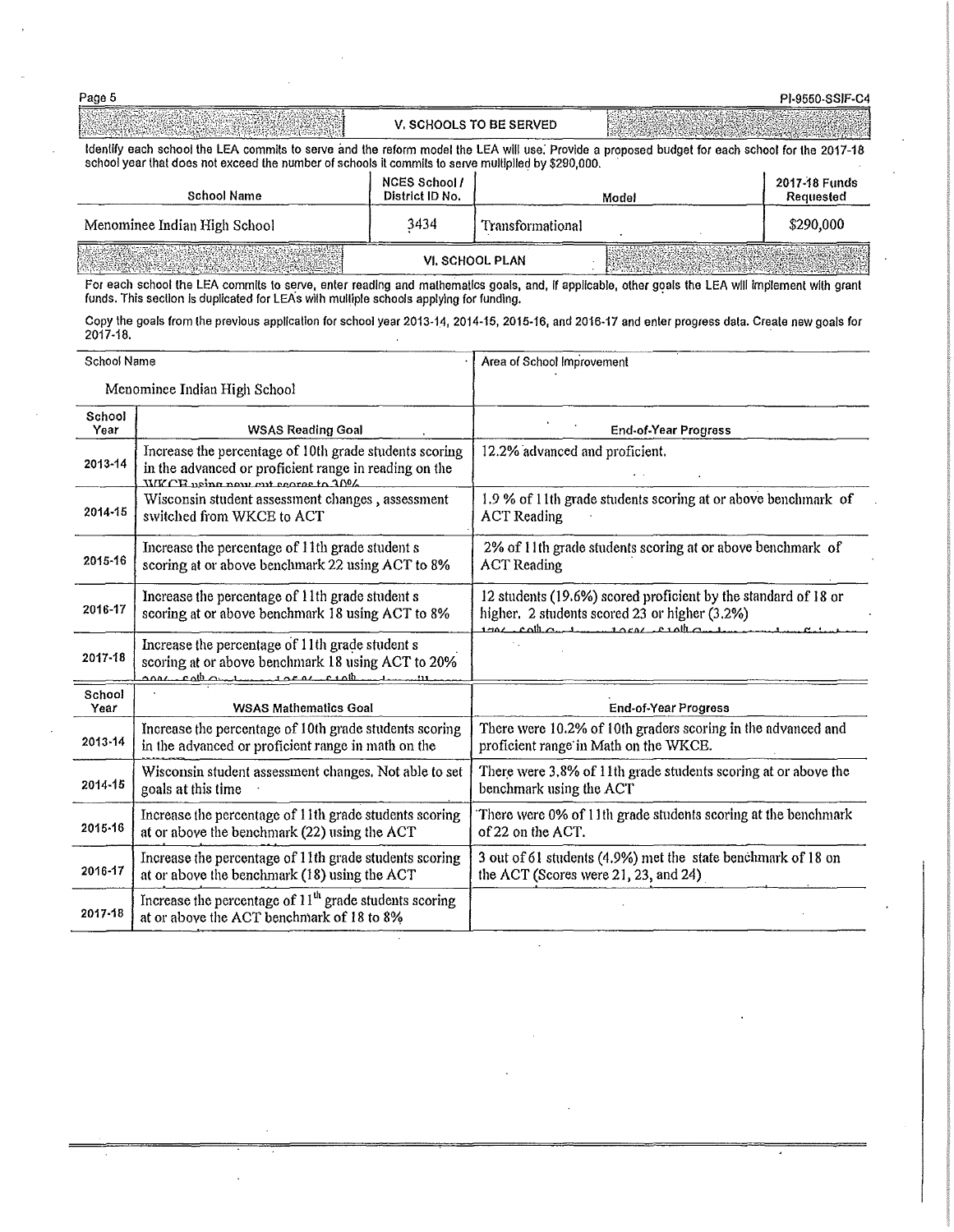Para Aort

 $\overline{a}$ 

|                |                                                                                        | VI, SCHOOL PLAN (cont'd)                                                                                                                                                                                                          |
|----------------|----------------------------------------------------------------------------------------|-----------------------------------------------------------------------------------------------------------------------------------------------------------------------------------------------------------------------------------|
| School<br>Year | <b>Other School Goals</b>                                                              | <b>End-of-Year Progress</b>                                                                                                                                                                                                       |
| 2013-14        | 2013-14 Increase the daily attendance rate to 88% by<br>the end of the 2013            | At the end of the 2013-2014 school year the average daily<br>attendance for grades 9-12 was 88.15%.<br>The actual truancy rate at the end of the 2013-2014 was 40%.<br>The graduation rate for the 2013-2014 school year was 95%. |
| 2014-15        | Increase the daily attendance rates to 89% by the end<br>of the 2014-2015 school year. | Daily attendance for 2014-15 was 85.3%.                                                                                                                                                                                           |
|                | Decrease the truancy rate to 25% by the end of the<br>2014-2015 school year.           | 14-15 truancy rate was 36.4%                                                                                                                                                                                                      |
|                | Increase the graduation rate to 95%                                                    | Graduation rate was 93%                                                                                                                                                                                                           |
| 2015-16        | Increase the daily attendance rates to 89% by the end<br>of the 2015-16 school year.   |                                                                                                                                                                                                                                   |
|                | Decrease the truancy rate to 33% by the end of the<br>2015-16 school year.             |                                                                                                                                                                                                                                   |
|                | Increase the graduation rate to 95% by t                                               |                                                                                                                                                                                                                                   |
| 2016-17        | Increase the daily attendance rates to 89% by the end<br>of the 2016-2017 school year. | Daily attendance rate was 84.79%                                                                                                                                                                                                  |
|                | Decrease the truancy rate to 35% by the end of the<br>2016-17 school year.             | Truancy rate for 2016-17 was 35.9%                                                                                                                                                                                                |
|                | Increase the graduation rate to 95%                                                    | Graduation rate for 2017 was 87%                                                                                                                                                                                                  |
| 2017-18        | Increase the daily attendance rates to 89% by the end<br>of the 2017-2018 school year. |                                                                                                                                                                                                                                   |
|                | Decrease the truancy rate to 35% by the end of 2017-<br>18                             |                                                                                                                                                                                                                                   |
|                | Increase the graduation rate to 95%                                                    |                                                                                                                                                                                                                                   |
|                |                                                                                        |                                                                                                                                                                                                                                   |

Dans

School Name Area of School Improvement for 2017-18 Menominee Indian High School New (N) or Continuing (C)  $\boxtimes$  N  $\Box$ c

a. If the school is selecting a new ASI, summarize the decision-making process for the change, Including stakeholder input and data.

Menominee Indian High School's new ASI is developing standards based curriculum across all subjects. (I am unable to type in the box above due to Microsoft Word settings) Over 60% of our staff has less than 3 years teaching experience and have not developed their own curriculum. The curriculum that exists in some areas has passed through multiple hands. For example; one science position has had 7 teachers in the last 5 years.

We are also looking to increase student engagement by offering more course options in both core and elective areas especially to juniors and seniors. This resulted in 12 new courses being approved for the 2017-18 school year. Curriculum needs to be developed for these courses as well.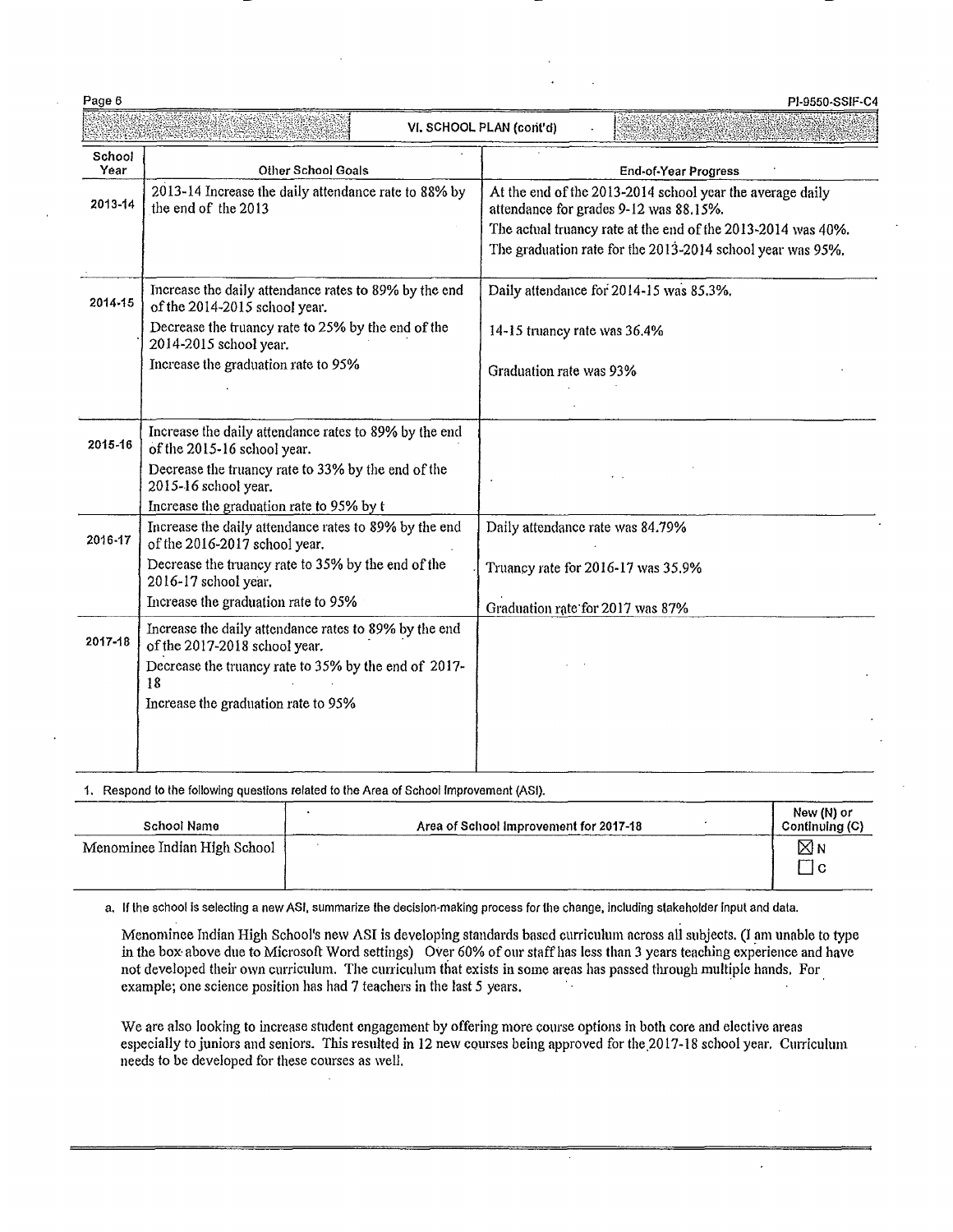| PI-9550-SSIF4                               |                                        | Page                                                                                                                                         |
|---------------------------------------------|----------------------------------------|----------------------------------------------------------------------------------------------------------------------------------------------|
| 1.9933<br>92.95.97<br>. SAMAN P<br>$-0.000$ | 儿AN (cont'd)<br>.,,<br>. SCHOOL I<br>Ð | 72233<br>The Windows<br>and the contract<br>$-2.5 - 7.5$<br>delivery than the detections of the con-<br><u> 1999 - Johann Barn, martin a</u> |

b. Provide an outline of the professional development In 2017-16 that wlll support the ASI.

Contracting with CESA 8 we will provide professional development to all teachers, Chris Van Hoof of CESA 8 conducted a one day training in May 2017, and will provide 6 opportunities over the summer for teachers to work on writing cuniculum. She will then continue to support and monitor the staff through out the  $2017-18$  school year.

Each staff member is required to develop a standards based viable curriculum for one year long (or 2 semester) course. The goal is to determine what "power standarqs" are most vital to the Menominee Indian students and focus on those goals. We want to move from curricuhun that was non-cohesive and a "mile wide and an inch deep" at times to curriculum is focused and engaging.

c. Describe the expected Impact the ASI will have on student achievement.

By improving the curriculum, which is the basis of all instruction, it is our goal that we will make classes more engaging, build upon previous knowledge, and focus on the vital skills that our students need improvement in. This will lead to students that are more college and career ready, increase graduation, and performance on the ACT test.

- 2. For each Priority school, describe the actions the LEA has taken, or will take to: .
	- a. Align other resources with the school Improvement model requirements.

The district has agreed to pay for a permenant substitute to allow more coaching and mentoring through out the year as well as aid in sending staff out of district to professional development.

MIHS continues to use the Leadership team model which focuses on staff input and buy in to solving student issues. We continue to work collaboratively together as we examine our data and make policy decisions. The district has taken over the payment of these supplemental contracts and will continue to suppor this model. It was three members of the leadership team that initiated the need for curriculum writing across the building. ·

MIHS continues to use district funds to train staff in restorative practices, and trauma infonned care which directly meet the needs of our students with high Accute Childhood Experience (ACE) scores. This training is intregrated into our Tier 1 and Tier 2 PBIS practices. We will be expanding our Tier 2 efforts in 2017-18.

MIHS will continue to focus on ACP training in the classroom and through the work of counselors and will be looking to expand it's partnerships with local post secondary institutions to provide students the opportunity to earn college credits while in high school.

b. Modify its practices or policies (such as schedules, structures, teacher contracts, etc.), if necessary, to enable its schools to implement the school Improvement model requirements fully and effectively.

Menominee Indian School District has modified it's Wednesday afternoon schedule to allow for a 2 hour block of professional development every other week. 111is will allow us.to do more·intense training and staff development in the building including improving colaboration time and My Leaming Plan/SLO training.

c. Sustain the reforms and Improvement efforts after the funding period ends.

Menominee Indian School District has already taken on the cost of the leadership team, many of the PBIS efforts, and is efforting to increase teacher retention. As we focus on professiona I development and empowering teacher leaders, these knowledge and skills will remain in the district and continue to benefit our students.

The curricula that is developed will be gathered in a central location and will be available to the district even if staff should move on.

Funding used to initially build PBIS Tier 2 structures, will be able to be absorbed into the district budget as the set up costs are a one time expense.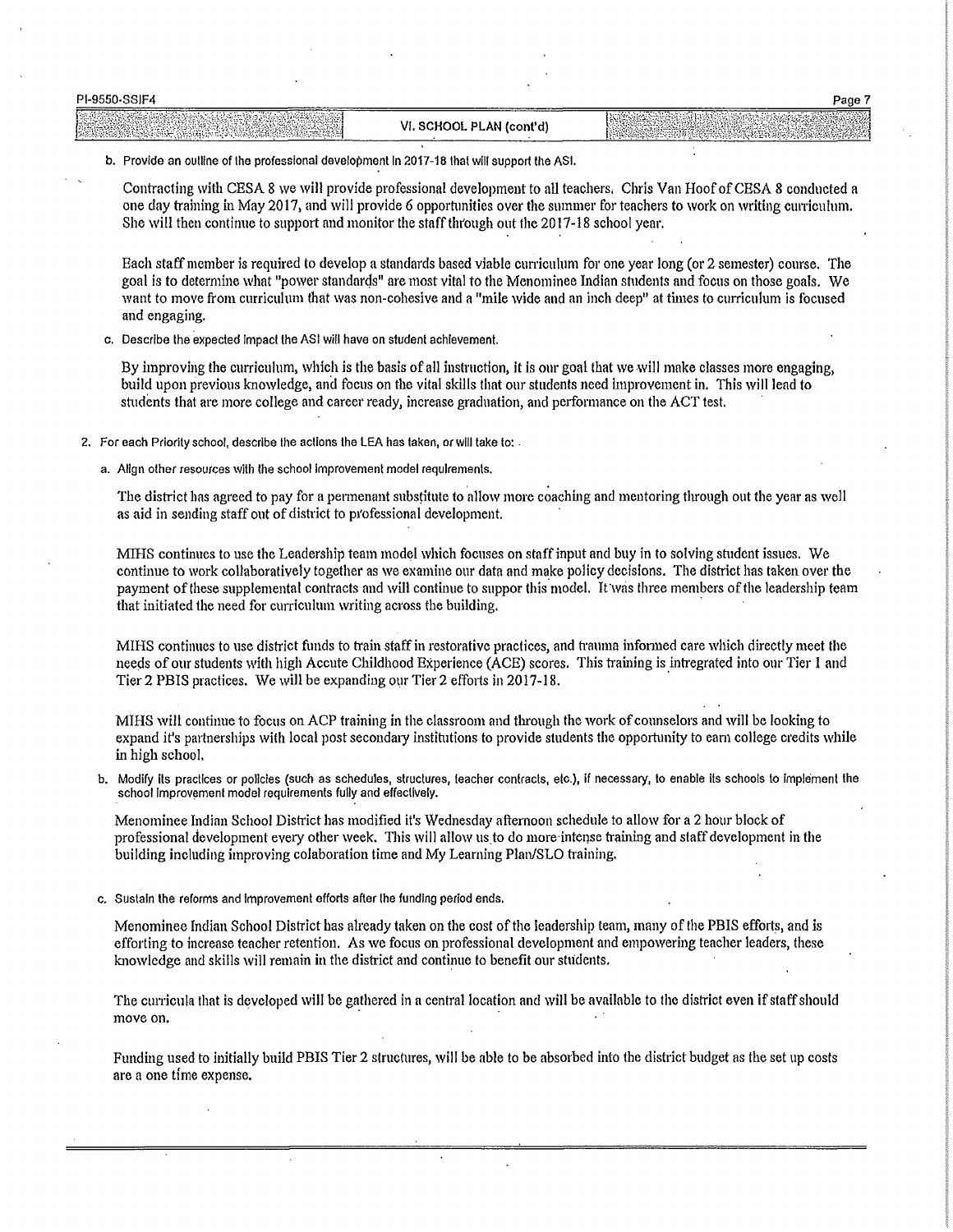| PI-9550-SSIF-C4                                                                            |                            |                                                                                                           |                             |                                                                                                                                               | Page 8 |
|--------------------------------------------------------------------------------------------|----------------------------|-----------------------------------------------------------------------------------------------------------|-----------------------------|-----------------------------------------------------------------------------------------------------------------------------------------------|--------|
|                                                                                            |                            | VII. SCHOOL PLAN (cont'd)<br>This chart has been intentionally disabled.<br>Enter your plan into Tracker. |                             |                                                                                                                                               |        |
| <b>Current Year Activities</b>                                                             | Timeline for<br>Activities | Person(s)<br>Responsible                                                                                  | Grant<br>Funds<br>Requested | Progress<br>Complete for Interim and End-of-Year Reports                                                                                      |        |
|                                                                                            |                            |                                                                                                           |                             |                                                                                                                                               |        |
|                                                                                            |                            |                                                                                                           |                             |                                                                                                                                               |        |
|                                                                                            |                            |                                                                                                           |                             |                                                                                                                                               |        |
|                                                                                            |                            | S                                                                                                         |                             | 精神科<br>Ø                                                                                                                                      |        |
|                                                                                            |                            | S.                                                                                                        | 59                          |                                                                                                                                               |        |
| j.<br>an A                                                                                 |                            |                                                                                                           | <b>RESERVE</b>              | S                                                                                                                                             |        |
|                                                                                            | 60                         |                                                                                                           |                             | おいに こうしゃ あいしゃ あいしゃ あいしゃ あいしゃ しょうかい しんしゃ しゅうかい しゅうかい しゅうかい しんしゃ しゅうかい しんしゃ しんしゃ しんしゃ しんしゃ しんしゃ<br><b>NESS</b><br><b>A</b><br>薪<br><b>Basic</b> |        |
|                                                                                            |                            | Research                                                                                                  | B                           | <b>Report</b>                                                                                                                                 |        |
| <b>NAMES</b><br>鸞<br><b>Theas</b><br>e de<br><b>REAL PROPERTY</b>                          | <b>A</b><br>ry R           | ست<br><b>BSM</b>                                                                                          |                             |                                                                                                                                               |        |
|                                                                                            | ÷,                         |                                                                                                           |                             |                                                                                                                                               |        |
|                                                                                            |                            |                                                                                                           |                             |                                                                                                                                               |        |
|                                                                                            |                            |                                                                                                           |                             |                                                                                                                                               |        |
| <b>Contract</b><br>$\sim$<br>$\sigma_{\rm 2D}$ and $\sigma_{\rm 2D}$ and $\sigma_{\rm 2D}$ |                            |                                                                                                           |                             |                                                                                                                                               |        |
|                                                                                            |                            |                                                                                                           |                             |                                                                                                                                               |        |

 $\mathcal{L}(\mathcal{L}^{\mathcal{L}})$  and  $\mathcal{L}^{\mathcal{L}}$  are the set of the set of  $\mathcal{L}^{\mathcal{L}}$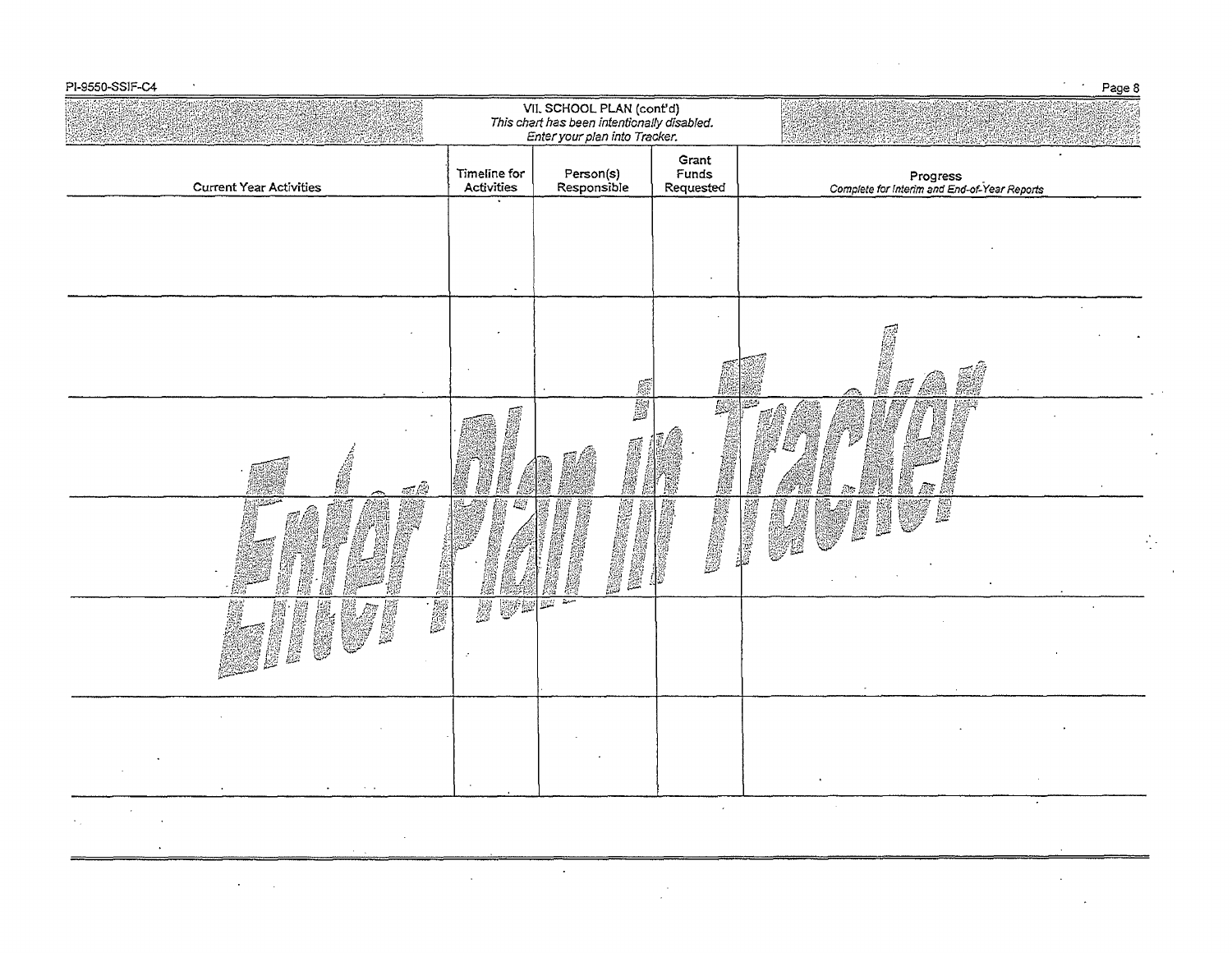| PI-9550-SSIF4                                                                                                                                                                                                                  |                          |                                                                                                                       | Page 9 |                                      |
|--------------------------------------------------------------------------------------------------------------------------------------------------------------------------------------------------------------------------------|--------------------------|-----------------------------------------------------------------------------------------------------------------------|--------|--------------------------------------|
| ACOMPLET AND STREET TO A REPORT OF THE REAL PROPERTY.                                                                                                                                                                          | VI. SCHOOL PLAN (cont'd) |                                                                                                                       |        |                                      |
| PARK AND A THREE WAS TO DELIVERED TO A THROUGH THAT A THROUGH THE RELATION OF THE RELATION OF THE THROUGH TH<br>THE RELATION OF THE RELATION OF THE RELATION OF THE RELATION OF THE RELATION OF THE RELATION OF THE RELATION O |                          | VIII. LEA SUPPORT AND MONITORING PLAN<br>This chart has been intentionally disabled.<br>Enter your plan into Tracker. |        | [120224] PROFIL COMPANY AND PROPERTY |

 $\sim$ 

Detail the LEA's plan for ensuring that each funded school is sustaining the selected reform model.

Goal: To ensure timely and effective implementation of one of the federal reform models in all funded schools.

| <b>LEA Activities</b> | Timeline for<br>Activities | Person(s)<br>Responsible | Grant Funds<br>Requested | Progress<br>Complete for End-of-Year Reports |
|-----------------------|----------------------------|--------------------------|--------------------------|----------------------------------------------|
|                       |                            |                          |                          |                                              |
|                       |                            |                          |                          |                                              |
|                       |                            |                          |                          |                                              |
|                       |                            |                          |                          |                                              |
|                       |                            |                          |                          |                                              |
|                       |                            |                          |                          | $\bullet$                                    |
| $\bullet$             |                            |                          | $\sim$                   |                                              |
|                       |                            |                          |                          |                                              |
|                       |                            |                          |                          |                                              |
| $\sim$                |                            |                          |                          | $\sim$                                       |
|                       |                            |                          |                          |                                              |
| $\sim$<br>$\cdot$     |                            |                          |                          |                                              |
| $\sim$                |                            |                          |                          |                                              |
|                       |                            |                          |                          |                                              |
|                       |                            |                          |                          |                                              |

 $\mathcal{A}^{\mathcal{A}}$ 

 $\epsilon$  $\bar{z}$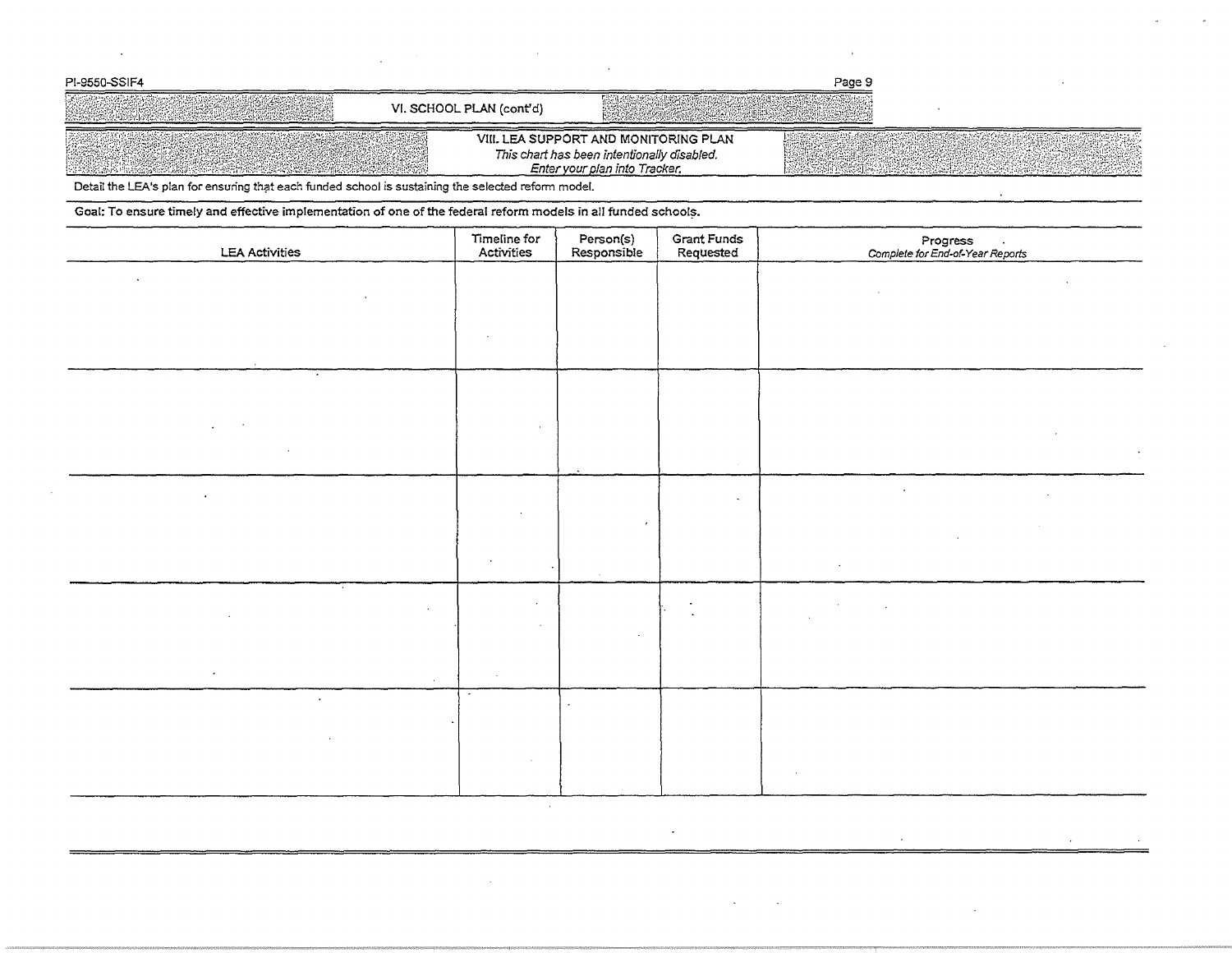| PI-9550-SSIF-PS-Cont   |                              | Page 10                                             |
|------------------------|------------------------------|-----------------------------------------------------|
|                        | IX. BUDGET DETAIL            | <del>대전 대표는 전국의 역사 전국 전문 전문 역사 선수 전문 전문</del> 전문 전문 |
| Grant Period           | LEA                          | Project No. For revisions only                      |
| $7/1/2017 - 6/30/2018$ | Menominee Indian High School |                                                     |

## 1. Personnel Summary (100s-200s)

List all employees to be paid from this project. Do not Include contracted personnel employed by other agencies In this section. If a vacancy exists which wlll be filled, lnd!cate "vacant."

| a.                                  | b.                          | С,<br>Project FTE   | d.                                | <b>Total Costs</b> | θ.                      |
|-------------------------------------|-----------------------------|---------------------|-----------------------------------|--------------------|-------------------------|
| Name                                | Position/Title              | Indicate<br>Percent | Date(s) Service to be<br>Provided | Salary             | Fringe                  |
| Core and Non-Core Staff             | <b>Teachers</b>             | NA                  | $7/10/2017 -$<br>6/30/2018        | \$9,300            | \$1,367                 |
| Link Crew Coordinators              | Link Crew Teachers          | NA                  | $7/10/2017$ -<br>6/30/2018        | \$3,000            | \$440                   |
| Cultural Advisor (DW)               | Teacher                     | NA                  | $7/10/2017 -$<br>6/30/2018        | \$700              | \$103                   |
| School to Work Coordinator          | $\mathcal{A}$<br>Teacher    | .40                 | $7/10/2017 -$<br>6/30/2018        | \$18,500           | \$2,720                 |
| NWTC Mentor                         | College Student             | NA                  | $7/10/2017 -$<br>6/30/2017        | \$6,000            | \$882                   |
| PBIS/RTI                            | Teachers                    | NA                  | $7/10/2017 -$<br>6/30/2018        | \$2,000            | \$294                   |
| J. Reif                             | Support/Monitoring          | NA                  | $7/10/2017 -$<br>6/30/2018        | \$20,000           | \$2,930                 |
| N. Strebel                          | Support/Monitoring/<br>Data | NA                  | $7/10/2017 -$<br>6/30/2018        | \$10,000           | \$1,465                 |
| Clerical Support                    | Support                     | NA                  | $7/10/2017 -$<br>6/30/2018        | \$3,000            | \$440                   |
| W. Waukau                           | <b>Grant Administration</b> | NA                  | $7/10/2017$ -<br>6/30/2018        | \$13,160           | \$1,928                 |
| R. Ferguson                         | <b>Grant Administration</b> | NA                  | $7/10/2017 -$<br>6/30/2018        | \$6,000            | \$879                   |
| After School Support                | Support                     | NA                  | $7/10/2017$ -<br>6/30/2018        | \$3,600            | \$517                   |
| In House PB Curriculumm Advisor     | Teacher                     | ${\rm NA}$          | 7/10/2017 —<br>6/30/2018          | \$6,000            | \$879                   |
| 7 Grandfather Teachings -Follensbee | Teacher                     | NA                  | $7/10/2017 -$<br>6/30/2018        | \$800              | $\blacksquare$<br>\$118 |
| Curiculum Writing                   | Teachers                    | NA                  | $7/10/2017 -$<br>6/30/2018        | \$42,000           | \$6,174                 |

 $\bar{\bar{z}}$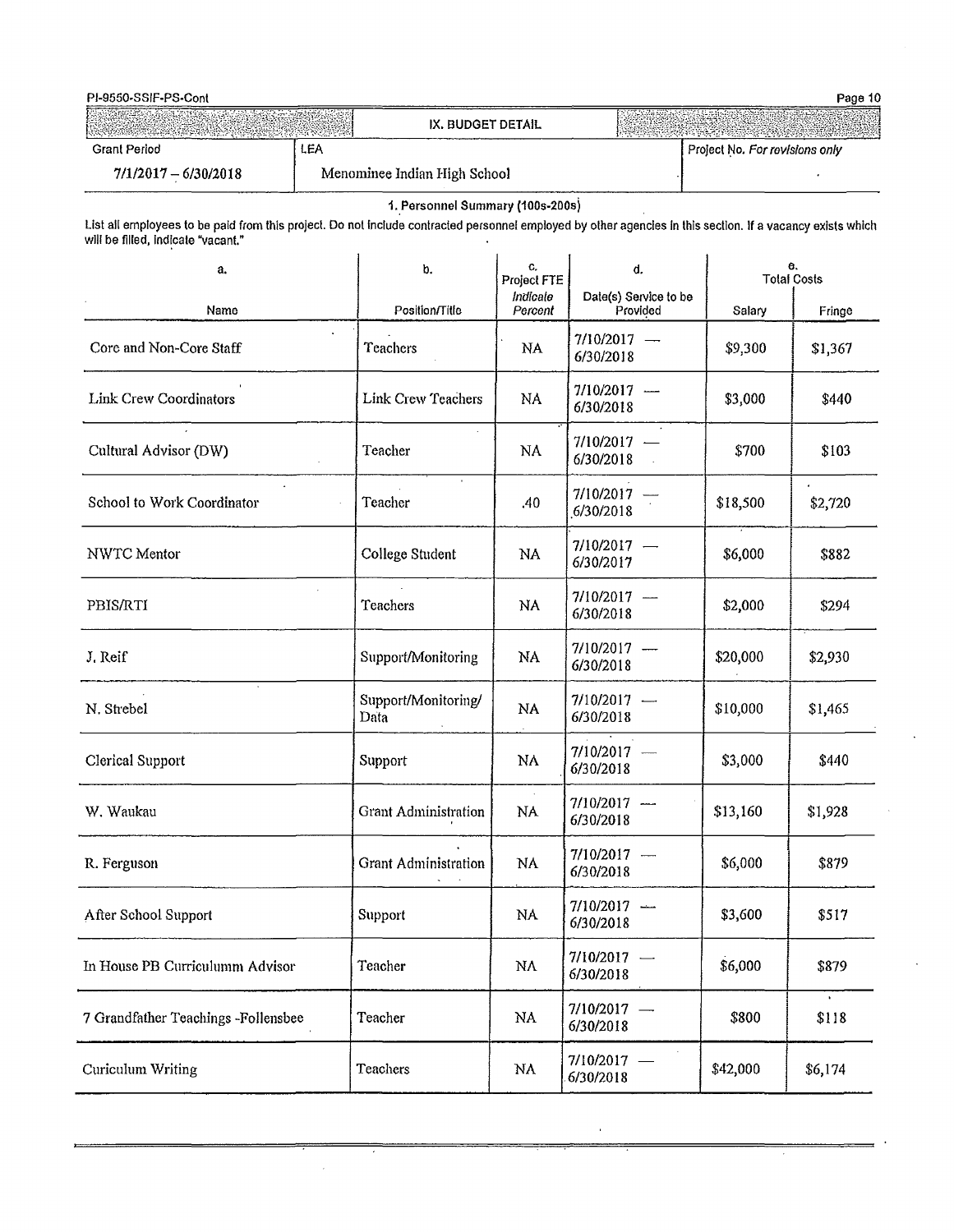| Community Outreach A/V - Schwartz<br>Teacher<br>NA<br>Teacher<br>NA            | 7/10/2017<br>6/30/2018<br>$7/10/2017 -$<br>6/30/2018 | \$3,500<br>\$2,500             | \$515<br>\$368 |
|--------------------------------------------------------------------------------|------------------------------------------------------|--------------------------------|----------------|
| Data Entry                                                                     |                                                      |                                |                |
|                                                                                |                                                      |                                |                |
|                                                                                |                                                      |                                |                |
|                                                                                |                                                      |                                |                |
|                                                                                | $7/10/2017 -$<br>6/30/2018                           |                                |                |
|                                                                                |                                                      | Totals $\frac{1}{2}$ \$150,060 | \$22,019       |
| All project totals must equal salary and fringe totals on budget summary page. | Total Salary & Fringe                                | \$172,079                      |                |

 $\mathcal{L}(\mathcal{A})$  and  $\mathcal{L}(\mathcal{A})$  .

 $\label{eq:2.1} \frac{1}{\sqrt{2}}\int_{\mathbb{R}^3}\frac{1}{\sqrt{2}}\left(\frac{1}{\sqrt{2}}\right)^2\frac{1}{\sqrt{2}}\left(\frac{1}{\sqrt{2}}\right)^2\frac{1}{\sqrt{2}}\left(\frac{1}{\sqrt{2}}\right)^2\frac{1}{\sqrt{2}}\left(\frac{1}{\sqrt{2}}\right)^2\frac{1}{\sqrt{2}}\left(\frac{1}{\sqrt{2}}\right)^2\frac{1}{\sqrt{2}}\frac{1}{\sqrt{2}}\frac{1}{\sqrt{2}}\frac{1}{\sqrt{2}}\frac{1}{\sqrt{2}}\frac{1}{\sqrt{2}}$ 

 $\label{eq:2} \frac{1}{\sqrt{2}}\left(\frac{1}{\sqrt{2}}\right)^{2} \left(\frac{1}{\sqrt{2}}\right)^{2} \left(\frac{1}{\sqrt{2}}\right)^{2} \left(\frac{1}{\sqrt{2}}\right)^{2} \left(\frac{1}{\sqrt{2}}\right)^{2} \left(\frac{1}{\sqrt{2}}\right)^{2} \left(\frac{1}{\sqrt{2}}\right)^{2} \left(\frac{1}{\sqrt{2}}\right)^{2} \left(\frac{1}{\sqrt{2}}\right)^{2} \left(\frac{1}{\sqrt{2}}\right)^{2} \left(\frac{1}{\sqrt{2}}\right)^{2} \left(\frac{$ 

 $\label{eq:2.1} \frac{1}{\sqrt{2}}\int_{\mathbb{R}^3}\frac{1}{\sqrt{2}}\left(\frac{1}{\sqrt{2}}\right)^2\left(\frac{1}{\sqrt{2}}\right)^2\left(\frac{1}{\sqrt{2}}\right)^2\left(\frac{1}{\sqrt{2}}\right)^2\left(\frac{1}{\sqrt{2}}\right)^2\left(\frac{1}{\sqrt{2}}\right)^2\left(\frac{1}{\sqrt{2}}\right)^2\left(\frac{1}{\sqrt{2}}\right)^2\left(\frac{1}{\sqrt{2}}\right)^2\left(\frac{1}{\sqrt{2}}\right)^2\left(\frac{1}{\sqrt{2}}\right)^2\left(\frac$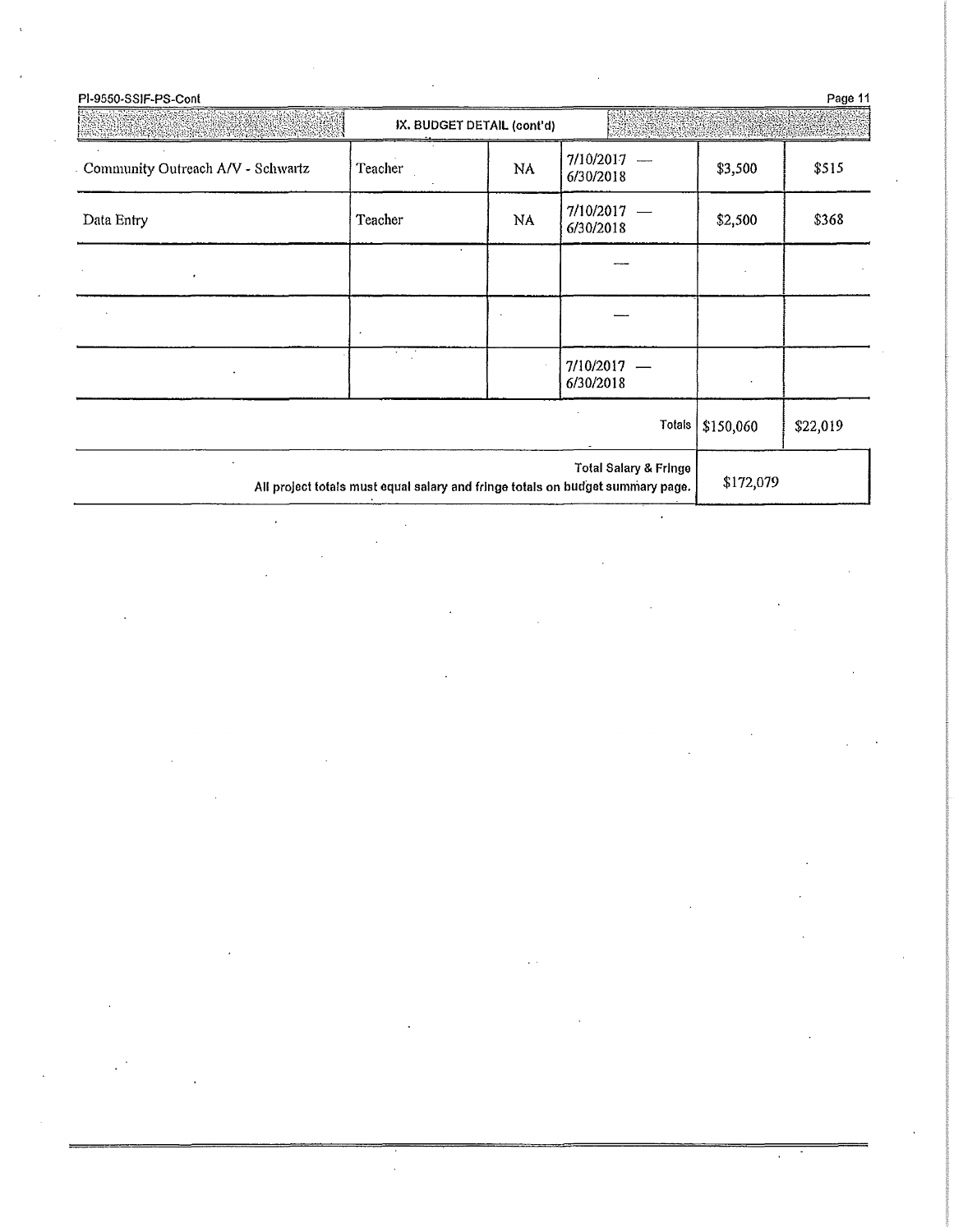| Page 12                            |                                         | IX, BUDGET DETAIL (cont'd)                                 |                                   |  |
|------------------------------------|-----------------------------------------|------------------------------------------------------------|-----------------------------------|--|
| <b>Grant Period</b>                | LEA                                     |                                                            | Project No. For revisions only    |  |
| $7/1/2017 - 6/30/2018$             | Menominee Indian High School            |                                                            |                                   |  |
|                                    |                                         | 2. Purchased Services Summary (300s)                       |                                   |  |
| а.<br>Type of<br>Service Purchased | b.<br>Date(s) Service to be<br>Provided | c.<br>Specify Agency/Vendor or Supplier<br>If Known        | $\mathbf d$<br><b>Total Costs</b> |  |
| Curriculum Development             | $7/01/2017 -$<br>6/30/2018              | CESA 8 - Chris Van Hoof                                    | \$10,000                          |  |
| Professional Development           | $7/01/2017$ -<br>6/30/2018              | Conference fees, meals, travel related expenses            | \$24,921                          |  |
| <b>Student Leadership Training</b> | $7/01/2017$ –<br>6/30/2018              | Conference fees, meals, travel related expenses            | \$5,000                           |  |
|                                    |                                         | $\bullet$                                                  |                                   |  |
|                                    |                                         |                                                            |                                   |  |
|                                    |                                         | $\cdot$                                                    |                                   |  |
|                                    |                                         |                                                            |                                   |  |
|                                    |                                         |                                                            |                                   |  |
|                                    |                                         |                                                            |                                   |  |
|                                    |                                         |                                                            |                                   |  |
|                                    |                                         |                                                            |                                   |  |
|                                    |                                         |                                                            |                                   |  |
|                                    |                                         |                                                            |                                   |  |
|                                    |                                         |                                                            |                                   |  |
|                                    |                                         | $\bullet$                                                  |                                   |  |
|                                    |                                         |                                                            |                                   |  |
|                                    |                                         | Must agree with Purchase Services Total on Budget Summary. | Total<br>\$39,921                 |  |

 $\epsilon_{\rm{max}}$ 

 $\frac{1}{\sqrt{2}}\int_{0}^{\pi}\frac{1}{\sqrt{2}}\left( \frac{1}{\sqrt{2}}\right) \left( \frac{1}{\sqrt{2}}\right) \frac{1}{\sqrt{2}}\left( \frac{1}{\sqrt{2}}\right) \left( \frac{1}{\sqrt{2}}\right) \frac{1}{\sqrt{2}}\left( \frac{1}{\sqrt{2}}\right) \left( \frac{1}{\sqrt{2}}\right) \frac{1}{\sqrt{2}}\left( \frac{1}{\sqrt{2}}\right) \frac{1}{\sqrt{2}}\left( \frac{1}{\sqrt{2}}\right) \frac{1}{\sqrt{2}}\left( \frac{1}{\sqrt{2}}\$ 

 $\frac{1}{2} \sum_{i=1}^{n} \frac{1}{2} \sum_{j=1}^{n} \frac{1}{2} \sum_{j=1}^{n} \frac{1}{2} \sum_{j=1}^{n} \frac{1}{2} \sum_{j=1}^{n} \frac{1}{2} \sum_{j=1}^{n} \frac{1}{2} \sum_{j=1}^{n} \frac{1}{2} \sum_{j=1}^{n} \frac{1}{2} \sum_{j=1}^{n} \frac{1}{2} \sum_{j=1}^{n} \frac{1}{2} \sum_{j=1}^{n} \frac{1}{2} \sum_{j=1}^{n} \frac{1}{2} \sum_{j=1}^{n$ 

 $\frac{1}{2} \frac{1}{2} \frac{1}{2} \frac{1}{2}$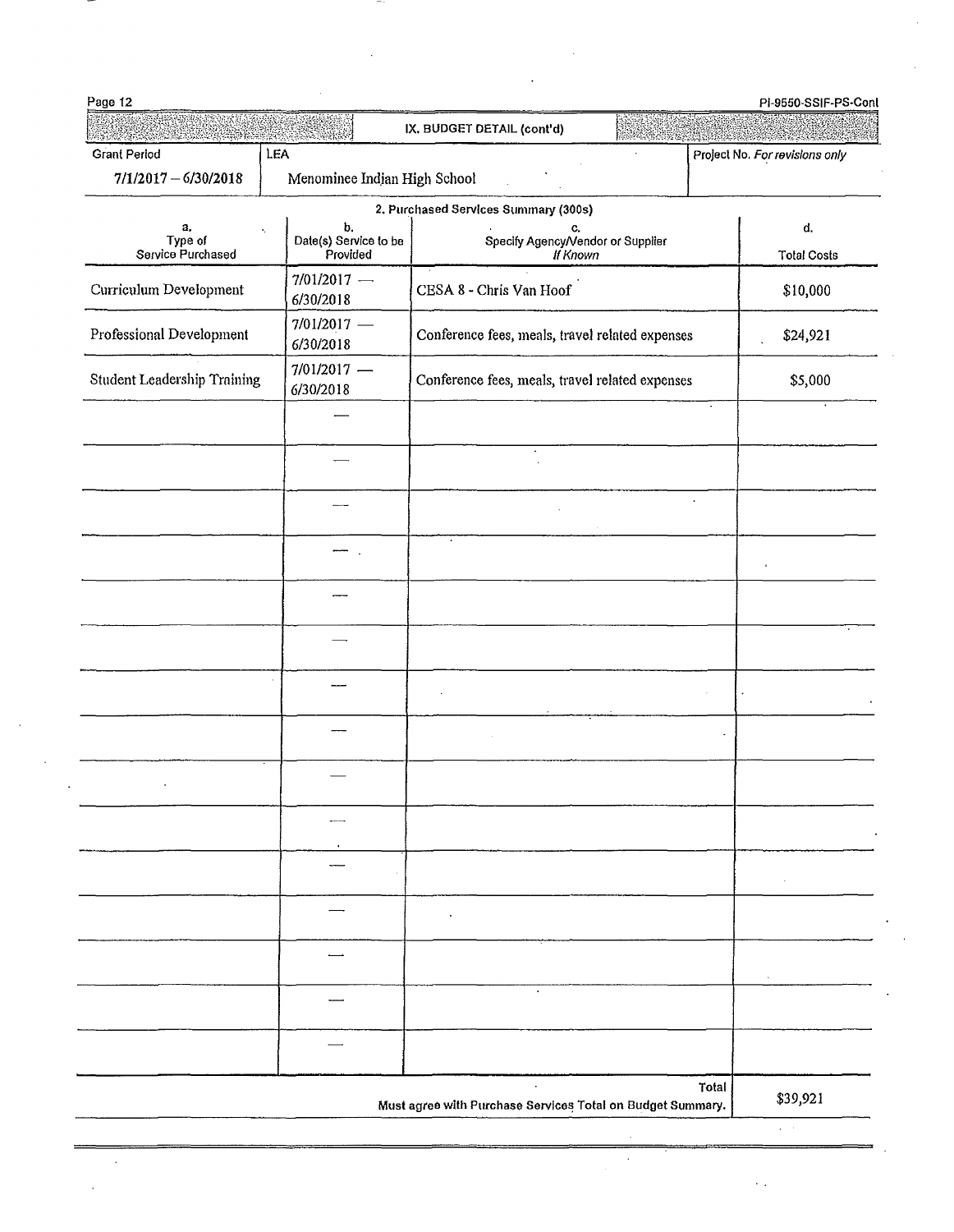| PI-9550-SSIF-PS-Cont |                        |                                    |                                                                  |           | Page 13                        |
|----------------------|------------------------|------------------------------------|------------------------------------------------------------------|-----------|--------------------------------|
|                      |                        |                                    | IX, BUDGET DETAIL (cont'd).                                      |           |                                |
| <b>Grant Period</b>  | $7/1/2017 - 6/30/2018$ | LEA                                | Menominee Indian High School                                     |           | Project No. For revisions only |
|                      |                        |                                    | 3. Non-Capital Objects Summary (400s)                            |           |                                |
| а.<br>Quantily       |                        |                                    | b.<br>Item Name<br>Include all items budgeted.                   |           | C,<br>Total<br>Costs           |
|                      | Student Club Materials |                                    |                                                                  |           | \$3,000                        |
|                      |                        | Link Crew Event Supplies           |                                                                  |           | \$1,000                        |
|                      |                        |                                    | PBIS Training Materials, Acknowledgements, Meeting Supplies      |           | \$14,000                       |
|                      |                        |                                    | Curriculum Support Materials (New Curricula Writing)             |           | \$12,000                       |
|                      |                        | Menominee Model materials/supplies |                                                                  |           | \$3,000                        |
|                      |                        | Back to School Supplies (Student)  |                                                                  |           | \$3,000                        |
|                      |                        |                                    | Extra Supplies to support Core and Non-Core teachers             |           | \$13,500                       |
|                      | Reading Outreach       |                                    |                                                                  |           | \$8,000                        |
|                      |                        |                                    | School Pride Initiative (incl. small handouts, and improvements) |           | \$8,000                        |
|                      |                        | Academic and Career Initiative     |                                                                  |           | \$3,500                        |
|                      |                        | Remediation in Core Areas          |                                                                  |           | \$3,000                        |
|                      |                        |                                    |                                                                  |           |                                |
|                      |                        |                                    |                                                                  |           |                                |
|                      |                        |                                    |                                                                  |           |                                |
|                      |                        |                                    |                                                                  |           |                                |
|                      |                        |                                    |                                                                  |           |                                |
|                      |                        |                                    |                                                                  |           |                                |
|                      |                        |                                    |                                                                  |           |                                |
|                      |                        |                                    |                                                                  | $\bullet$ |                                |
|                      |                        |                                    | $\ddot{\phantom{0}}$                                             |           | $\cdot$                        |
|                      |                        |                                    | Must agree with Non-Capital Objects total on Budget Summary.     |           | Total<br>\$72,000              |

 $\ddot{\phantom{a}}$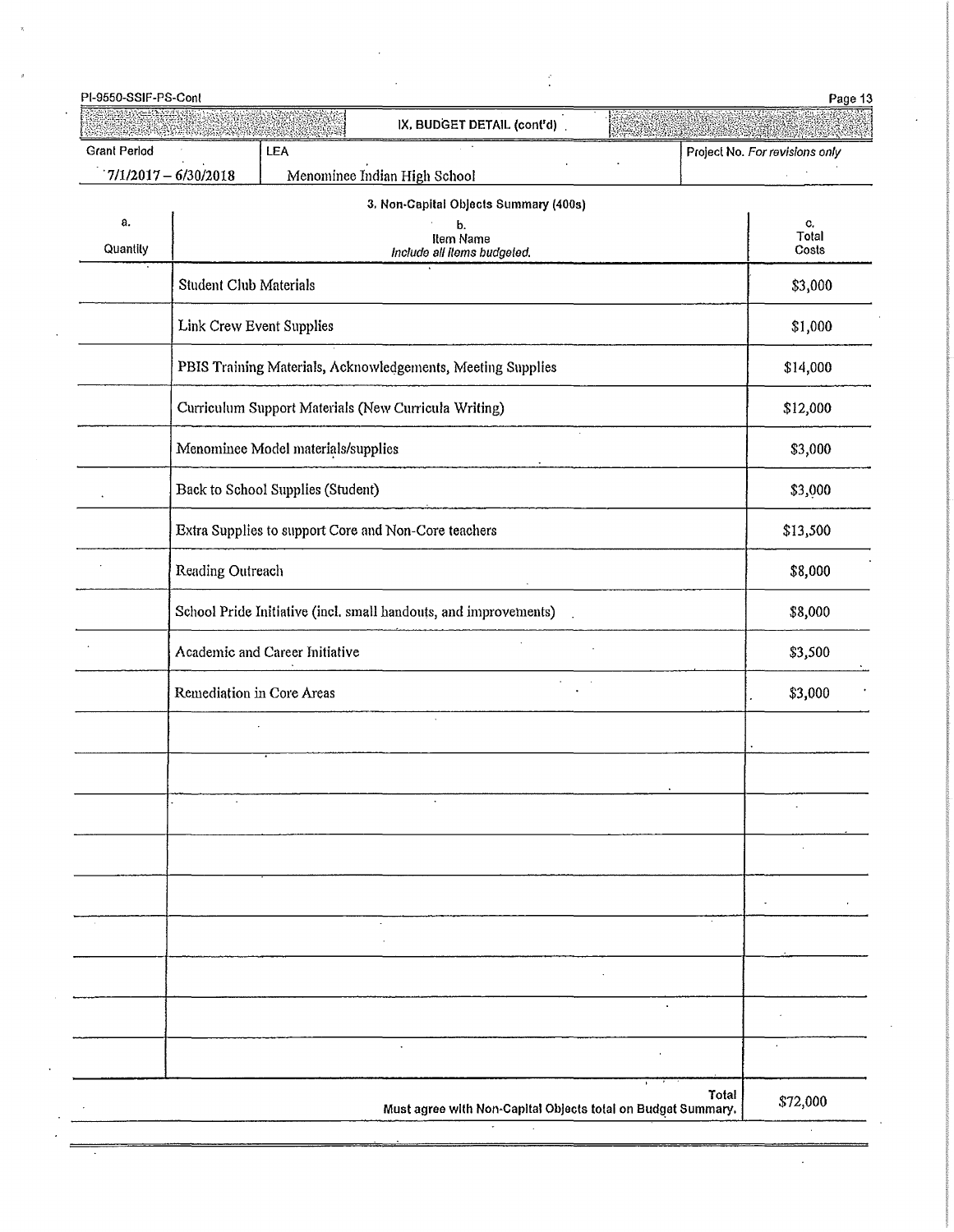| Page 14                                                                                        |                        |                                       | IX. BUDGET DETAIL (cont'd)                               |       | PI-9550-SSIF-PS-Cont           |
|------------------------------------------------------------------------------------------------|------------------------|---------------------------------------|----------------------------------------------------------|-------|--------------------------------|
| Grant Period                                                                                   |                        | LEA                                   |                                                          |       | Project No. For revisions only |
|                                                                                                | $7/1/2017 - 6/30/2018$ |                                       | Menominee Indian High School                             |       |                                |
|                                                                                                |                        |                                       | 4. Capital Objects Summary (500s)                        |       |                                |
| а.<br>Quantity                                                                                 |                        |                                       | b,<br>Item Name<br>Include all ilems budgeted.           |       | C.<br>Total<br>Costs           |
| $\mathbf{1}% _{T}\left  \mathbf{1}\right\rangle =\mathbf{1}_{T}\left  \mathbf{1}\right\rangle$ |                        | Theater Screen for Community outreach |                                                          |       | \$6,000                        |
|                                                                                                |                        |                                       |                                                          |       |                                |
|                                                                                                |                        |                                       | $\cdot$                                                  |       |                                |
|                                                                                                |                        | $\alpha$                              |                                                          |       |                                |
|                                                                                                |                        |                                       |                                                          |       |                                |
|                                                                                                |                        |                                       |                                                          |       |                                |
|                                                                                                |                        |                                       |                                                          |       |                                |
|                                                                                                |                        |                                       |                                                          |       |                                |
|                                                                                                |                        |                                       |                                                          |       |                                |
|                                                                                                |                        | $\epsilon$                            | Must agree with Capital Objects total on Budget Summary. | Total | \$6,000                        |
|                                                                                                |                        |                                       | 5. Other Objects Summary (900s)                          |       |                                |
| $a_{i}$                                                                                        |                        |                                       | b.<br>Item Name                                          |       | C.<br>Total                    |
| Quantity                                                                                       |                        |                                       | Include all Items budgeted.                              |       | Costs                          |
|                                                                                                |                        |                                       |                                                          |       |                                |
|                                                                                                |                        |                                       |                                                          |       |                                |
|                                                                                                |                        |                                       |                                                          |       |                                |
|                                                                                                |                        |                                       |                                                          |       |                                |
|                                                                                                |                        |                                       |                                                          |       |                                |
|                                                                                                |                        |                                       | $\ddot{\phantom{0}}$                                     |       |                                |
|                                                                                                |                        |                                       |                                                          |       |                                |
|                                                                                                |                        |                                       |                                                          |       |                                |
|                                                                                                |                        |                                       |                                                          |       |                                |
|                                                                                                |                        |                                       |                                                          |       |                                |
|                                                                                                |                        |                                       |                                                          |       |                                |
|                                                                                                |                        |                                       |                                                          |       |                                |
|                                                                                                |                        |                                       |                                                          |       |                                |
|                                                                                                |                        |                                       | Must agree with Other Objects total on Budget Summary.   | Total | \$0                            |

 $\ddot{\phantom{0}}$ 

 $\bar{\mathcal{A}}$